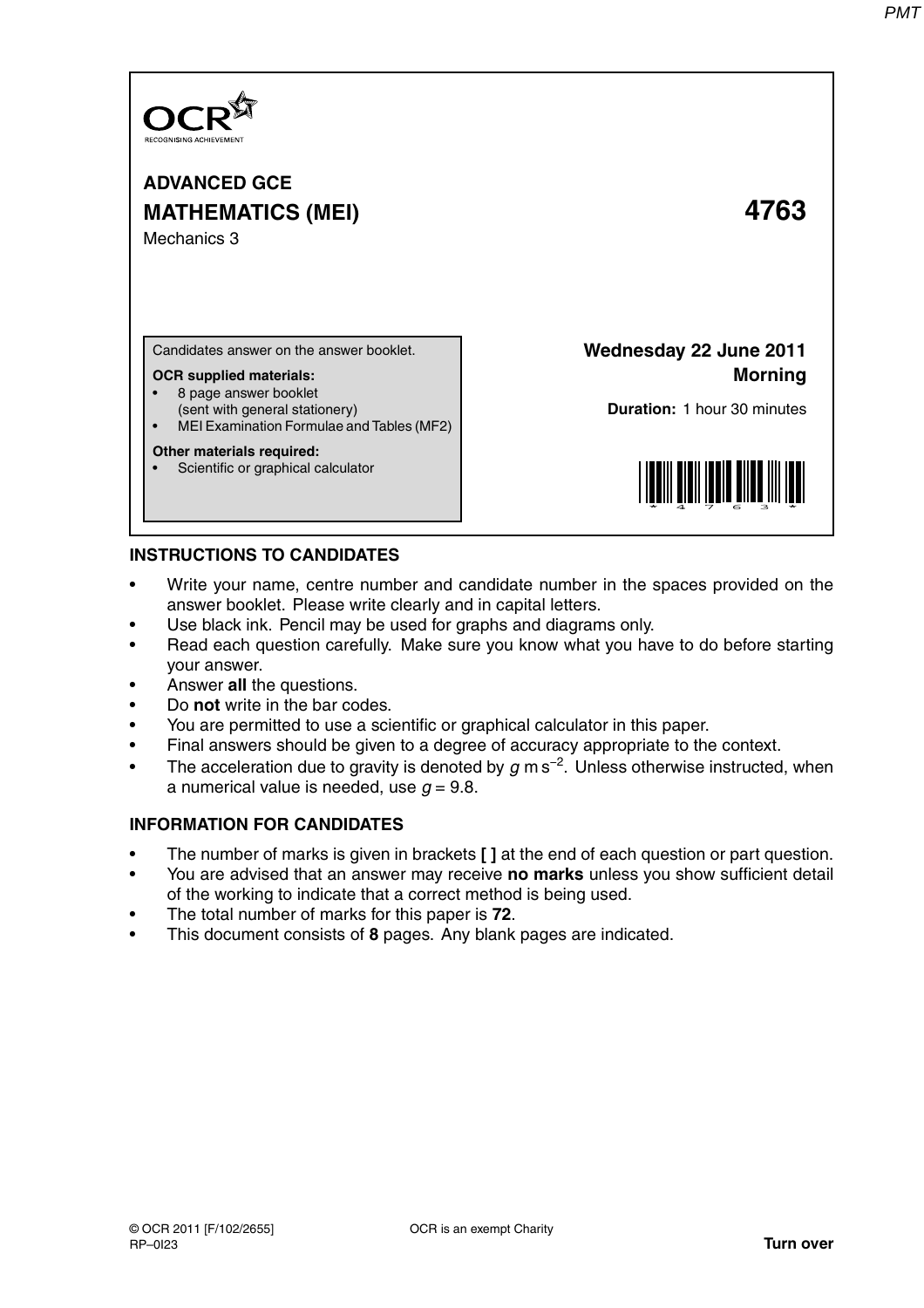**1** A particle is moving in a straight line. At time *t* its displacement *x* from a fixed point O on the line is given by

 $x = A \sin \omega t$ 

where *A* and <sup>ω</sup> are constants.

(i) Show that 
$$
\frac{d^2x}{dt^2} = -\omega^2 x
$$
 and 
$$
\left(\frac{dx}{dt}\right)^2 = \omega^2 (A^2 - x^2).
$$
 [5]

A ball floats on the surface of the sea. Waves cause the ball to rise and fall in a vertical line, and the ball is executing simple harmonic motion. The centre of the oscillations is 8 m above the sea-bed. The ball has speed  $1.2 \text{ m s}^{-1}$  when it is 7.3 m above the sea-bed, and it has speed 0.75 m s<sup>−1</sup> when it is 10 m above the sea-bed.

- **(ii)** Show that the amplitude of the oscillations is 2.5 m, and find the period. **[6]**
- **(iii)** Find the maximum speed of the ball. **[1]**
- **(iv)** Find the magnitude and direction of the acceleration of the ball when it is 6.4 m above the sea-bed. **[3]**
- **(v)** Find the time taken for the ball to move upwards from 6 m above the sea-bed to 9 m above the sea-bed. **[3]**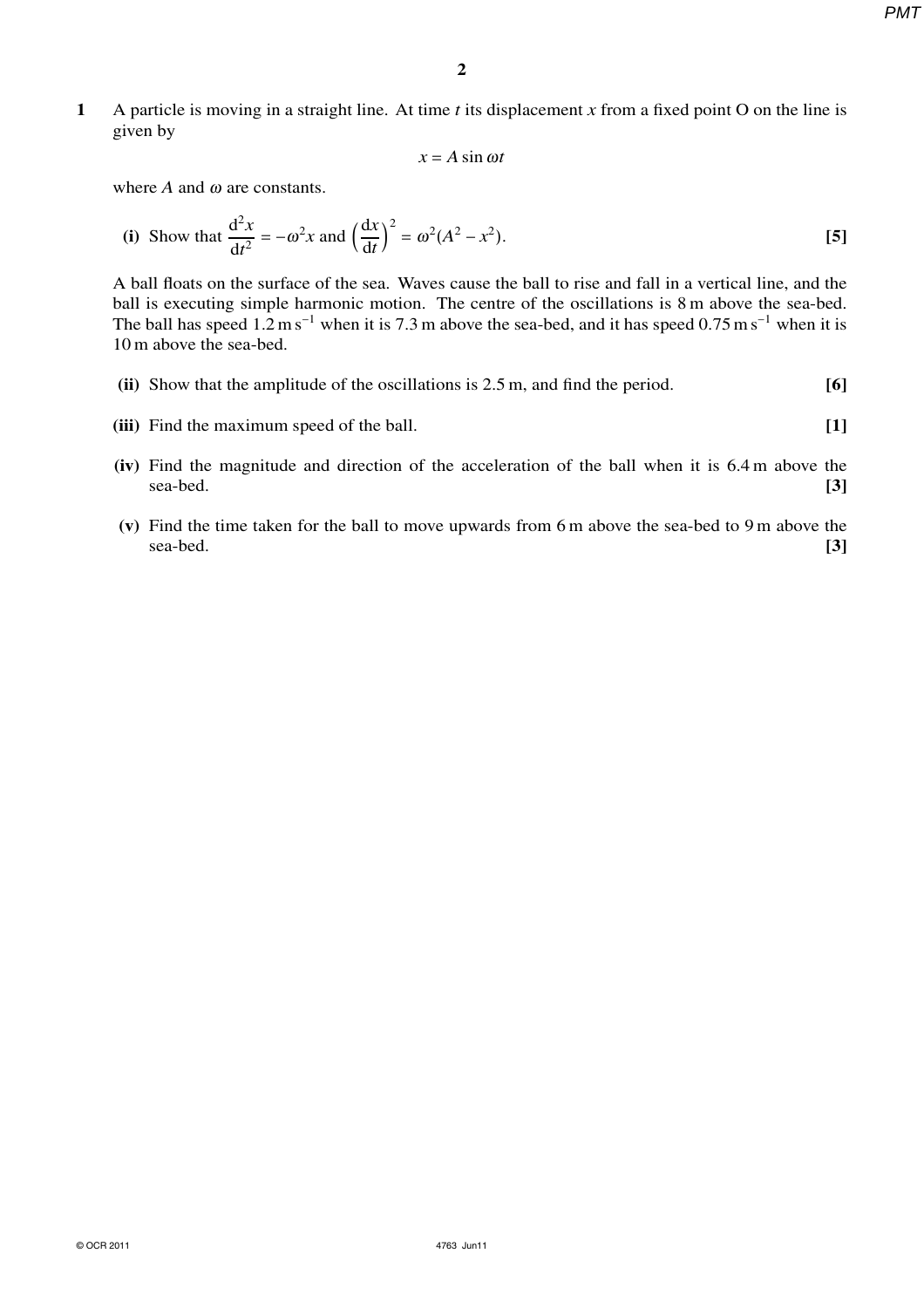**2 (a)** A particle P of mass 0.2 kg is connected to a fixed point O by a light inextensible string of length 3.2 m, and is moving in a vertical circle with centre O and radius 3.2 m. Air resistance may be neglected. When P is at the highest point of the circle, the tension in the string is 0.6 N.

| (i) Find the speed of P when it is at the highest point. | $[3]$ |
|----------------------------------------------------------|-------|
|                                                          |       |

- **(ii)** For an instant when OP makes an angle of 60◦ with the downward vertical, find
	- (*A*) the radial and tangential components of the acceleration of P, **[5]**
	- (*B*) the tension in the string. **[3]**
- **(b)** A solid cone is fixed with its axis of symmetry vertical and its vertex V uppermost. The semivertical angle of the cone is  $36^\circ$ , and its surface is smooth. A particle Q of mass  $0.2 \text{ kg}$  is connected to V by a light inextensible string, and Q moves in a horizontal circle at constant speed, in contact with the surface of the cone, as shown in Fig. 2.



**Fig. 2**

The particle Q makes one complete revolution in 1.8 s, and the normal reaction of the cone on Q has magnitude 0.75 N.

- **(i)** Find the tension in the string. **[2]**
- **(ii)** Find the length of the string. **[5]**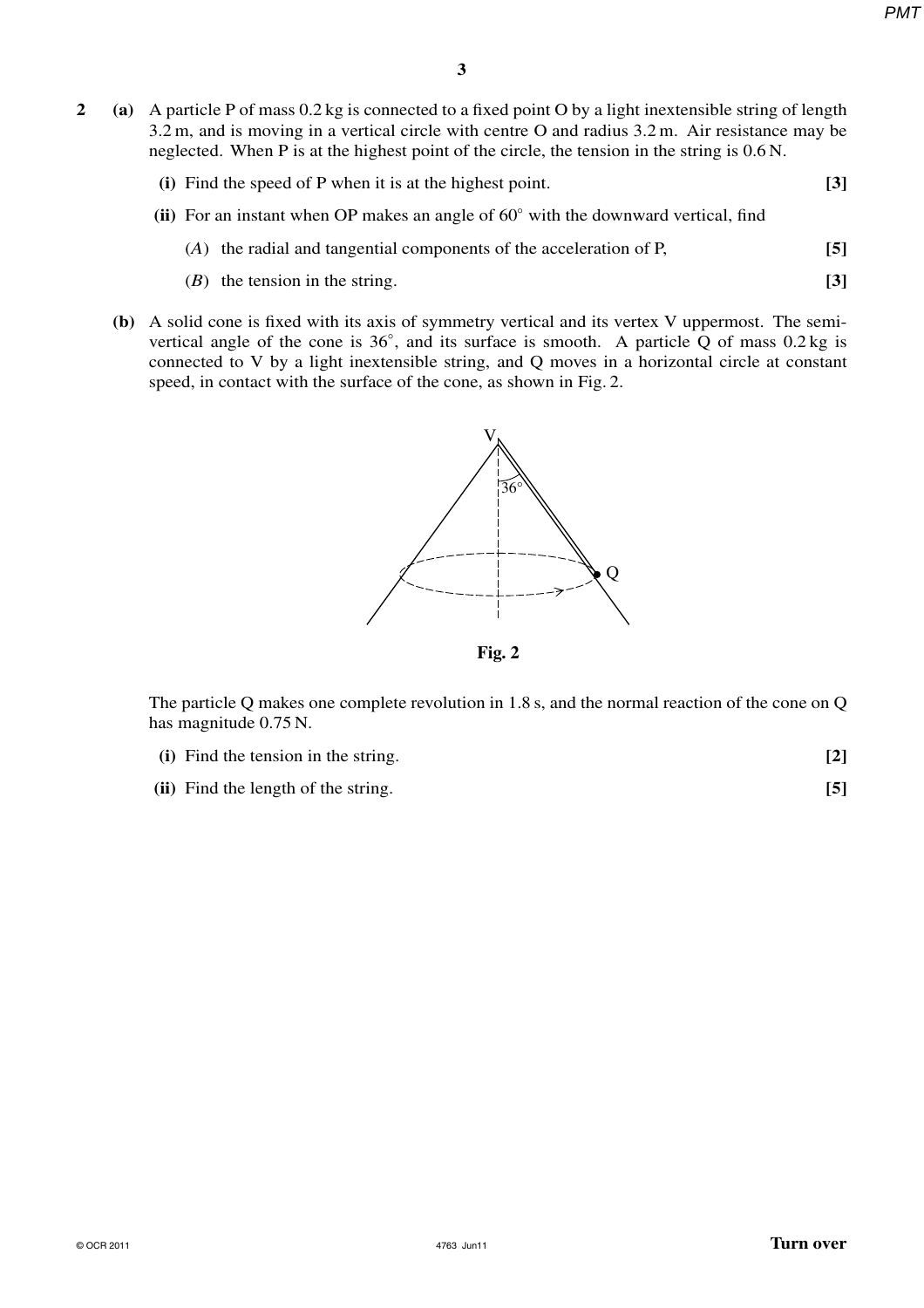- **3** Fixed points A and B are 4.8 m apart on the same horizontal level. The midpoint of AB is M. A light elastic string, with natural length 3.9 m and modulus of elasticity 573.3 N, has one end attached to A and the other end attached to B.
	- **(i)** Find the elastic energy stored in the string. **[2]**

A particle P is attached to the midpoint of the string, and is released from rest at M. It comes instantaneously to rest when P is 1.8 m vertically below M.

- **(ii)** Show that the mass of P is 15 kg. **[5]**
- **(iii)** Verify that P can rest in equilibrium when it is 1.0 m vertically below M. **[4]**

In general, a light elastic string, with natural length *a* and modulus of elasticity  $\lambda$ , has its ends attached to fixed points which are a distance *d* apart on the same horizontal level. A particle of mass *m* is attached to the midpoint of the string, and in the equilibrium position each half of the string has length *h*, as shown in Fig. 3.



**Fig. 3**

When the particle makes small oscillations in a vertical line, the period of oscillation is given by the formula

$$
\sqrt{\frac{8\pi^2h^3}{8h^3-ad^2}} m^{\alpha}a^{\beta}\lambda^{\gamma}.
$$

(iv) Show that 
$$
\frac{8\pi^2 h^3}{8h^3 - ad^2}
$$
 is dimensionless. [1]

- (v) Use dimensional analysis to find  $\alpha$ ,  $\beta$  and  $\gamma$ . **[4]** [4]
- **(vi)** Hence find the period when the particle P makes small oscillations in a vertical line centred on the position of equilibrium given in part **(iii)**. **[2]**